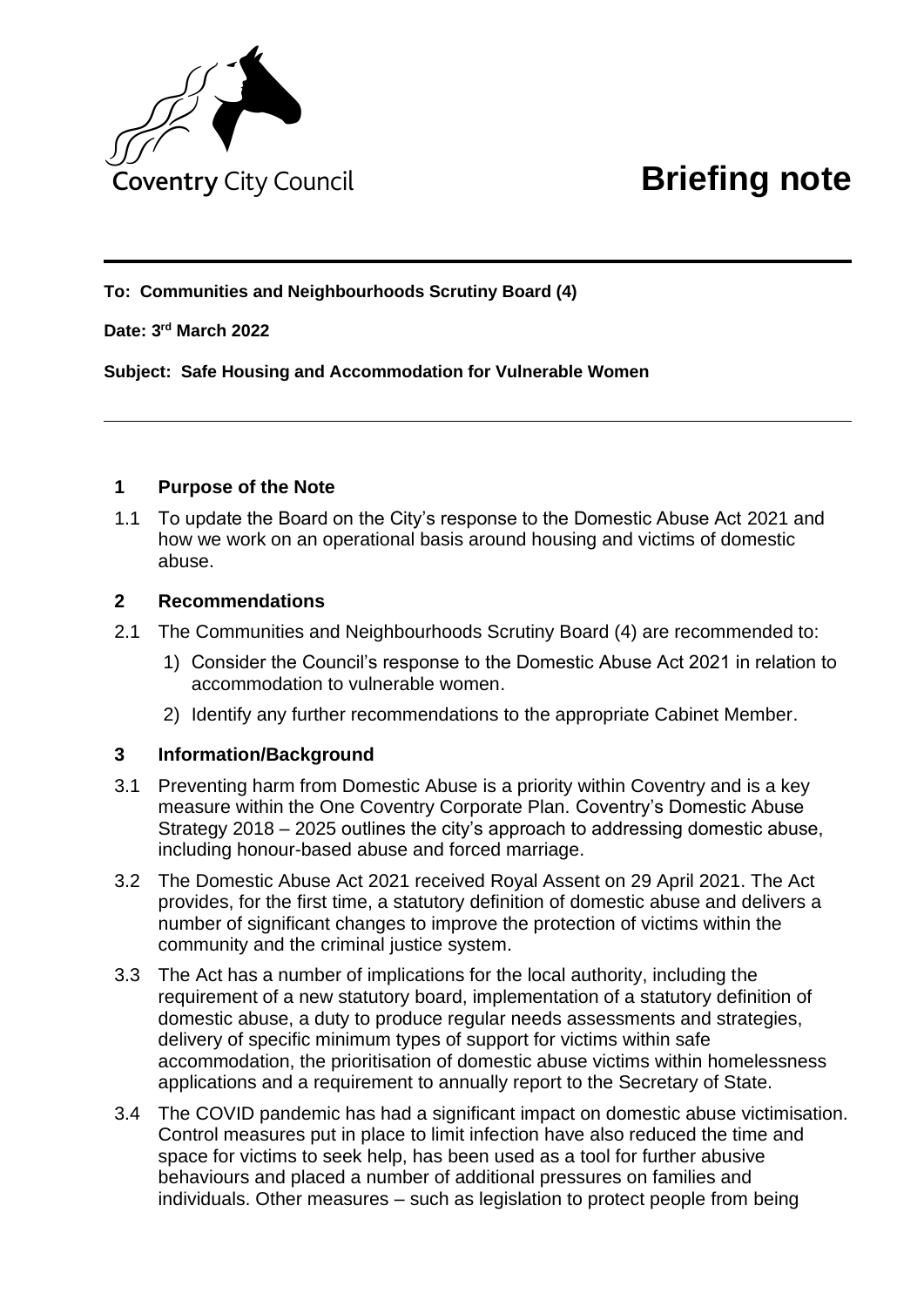evicted from their homes under the Coronavirus Act 2020 and changes to court proceedings which has lengthened the wait for civil and criminal hearings – have meant that different parts of the local system have experienced differing trends of victimisation and demand.

- 3.5 Overall, levels of reported domestic abuse continued to increase since the first lockdown in March 2020 with police reporting a further YTD 22% increase in reported domestic abuse. Commissioned services and Children's Services all reflect higher levels of demand and an increase in the level of case complexity and risk.
- 3.6 In summary, key aspects of the Act includes:
	- I. Creation of a statutory definition of domestic abuse. This adopts a broad definition of domestic abuse which includes a range of forms of abusive behaviour between two people, both aged 16 and above, who have a "personal connection".
	- II. Creation of new orders including Domestic Abuse Protection Notices (DAPN) and Orders (DAPO).
	- III. Placing the Domestic Violence Disclosure Scheme 'Claire's Law' onto a statutory footing to improve consistency of the scheme across the country and increase the number of applications.
- IV. Provision of added protective measures for victims in court hearings,
- V. Creation of new offences. Non-fatal strangulation and suffocation and threats todisclose private sexual photographs and films will be become criminal offences.
- VI. Changes to existing homelessness legislation (Housing Act 1996) to make victims a priority regardless of any vulnerability.
- VII. Creation of lifetime tenancies for victims.<br>VIII. Creation of a register for serial and seriou
- Creation of a register for serial and serious perpetrators that would be managed through Multi agency Public Protection Arrangements (MAPPA),
- IX. A requirement on local authorities to conduct regular needs assessments and publish a strategy for victims in safe accommodation.
- X. A requirement on local authorities to provide a range of support for victims in safe accommodation including counselling, therapeutic support for children, support to resolve immigration issues.
- XI. A requirement for local authorities to appoint and coordinate a Domestic Abuse Local Partnership Board to oversee the needs assessment, strategy and local action.
- XII. Provision of anyone subject to immigration control who is a victim of domestic abusewith a route to apply for limited leave to remain for at least six months to allow for immigration proceedings to be considered.

# **4 Impact on the local authority**

- 4.1 The Act introduces several new duties and a range of implications for local authorities; below is a summary of the implications in relation to (i) safe accommodation strategic planning, (ii) safe accommodation provision and support for victims, and (iii) prioritisation of domestic abuse victims within homelessness applications.
- 4.2 Overall, the clarification of the definition of domestic abuse and added protection for victims intended by the Act are expected to increase reporting and demand on services.The inclusion of statutory prioritisation of domestic abuse victims within homelessness applications and provision of temporary leave to remain of migrants reporting domestic abuse is also expected to increase demand on homelessness, migrant and domestic abuse services.
- 4.3 The Act required local authorities to conduct a needs assessment which has been completed and published in Oct 2021 with addendums to the current strategy –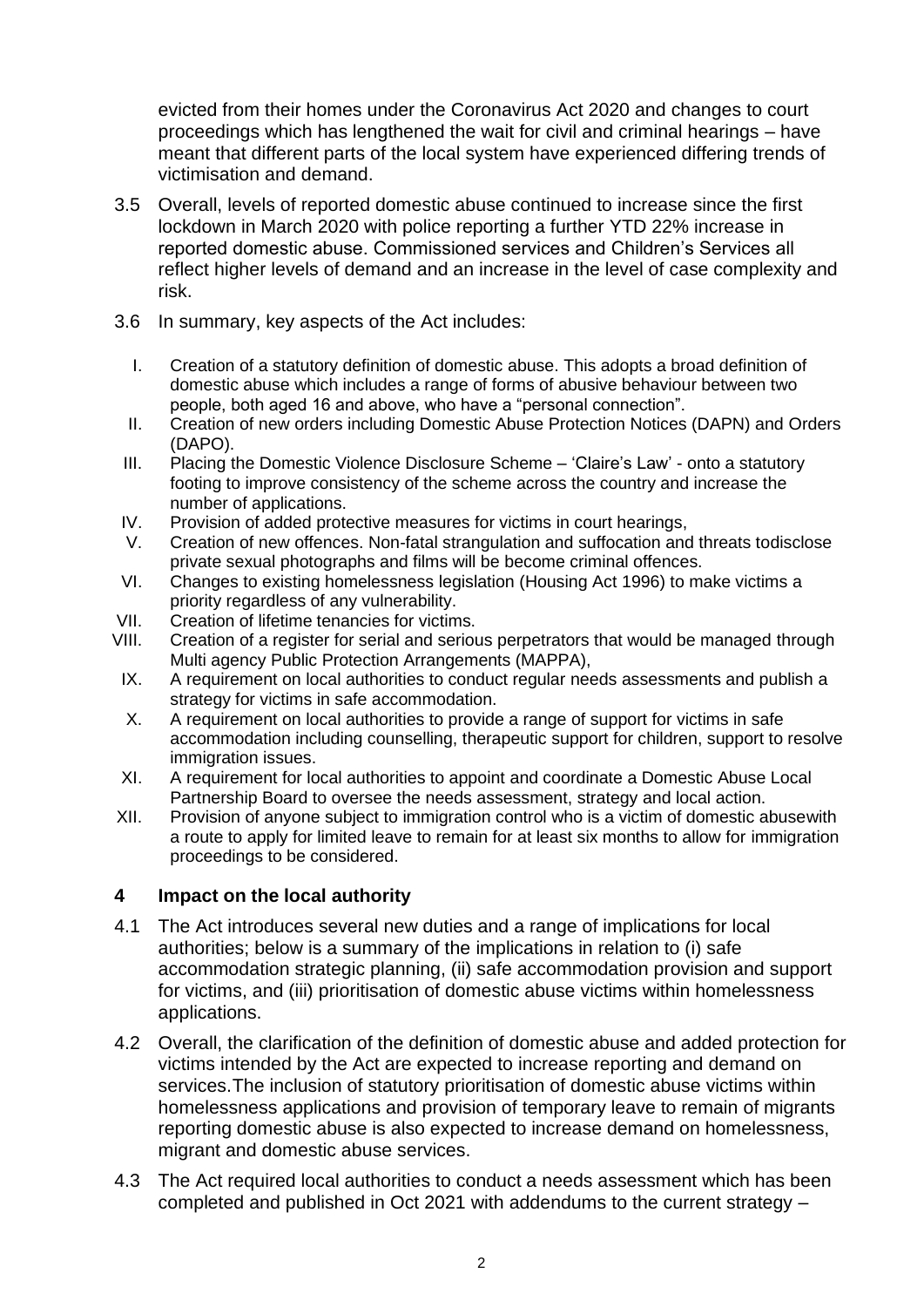[click here-](https://www.coventry.gov.uk/downloads/download/5118/domestic_abuse_strategy_2018-2023)responding to the Act and extending the current strategy to 2025. An action plan has further been developed responding to the needs assessment and requirements of the ACT.

- 4.4 Local authorities are required to establish a Domestic Abuse Local Partnership Board as astatutory board of the Council. The purpose of this new statutory board is to provide advice to the local authority in relation to domestic abuse - as a minimum to provide advice on its duties to:
	- assess the need for domestic abuse support in its area
	- prepare and publish a strategy to provide support
	- monitor and evaluate the effectiveness of the strategy
	- consider the local authority's annual report to the new national Domestic Abuse **Commissioner**
- 4.5 Coventry's Domestic Abuse Local Partnership Board has been meeting since May 2021 and has a broad range of representative partners. The Act sets out statutory membership and must include people representing local authorities, victims and their children, domestic abuse charities or voluntary organisations, health care providers and the police or other criminal justice agencies. The Board is chaired by Councillor P Akhtar, Deputy Cabinet Member for Policing and Equalities.

# **5 Relevant Safe Accommodation**

- 5.1 The Act requires local authorities to provide safe accommodation for victims dedicated specialist accommodation which meets specific domestic abuse quality standards – and a range of specialist support for victims in safe accommodation. 'Sanctuary schemes', whereby victims are helped to remain in their own home by providing extra domestic security and support, are included within the definition of safe accommodation as is some temporary accommodation provided by the Local Authority.
- 5.2 Services to support victims of domestic abuse were procured in 2019 and awarded to:
	- Coventry Haven (in partnership with Panahghar and Relate): for community-based support to victims and children; and for a perpetrator service. This contract includes 'sanctuary scheme' provision.
	- Valley House: for accommodation-based support to victims
- 5.3 There are currently 102 units of specialist domestic abuse accommodation in Coventry (67 commissioned by the City Council and 35 charitably funded) and commissioned capacity for 200 victims to access sanctuary scheme provision. This provides capacity to support approximately 250 - 300 victims per annum. The table overleaf outlines the different Safe Accommodation scheme available within the city: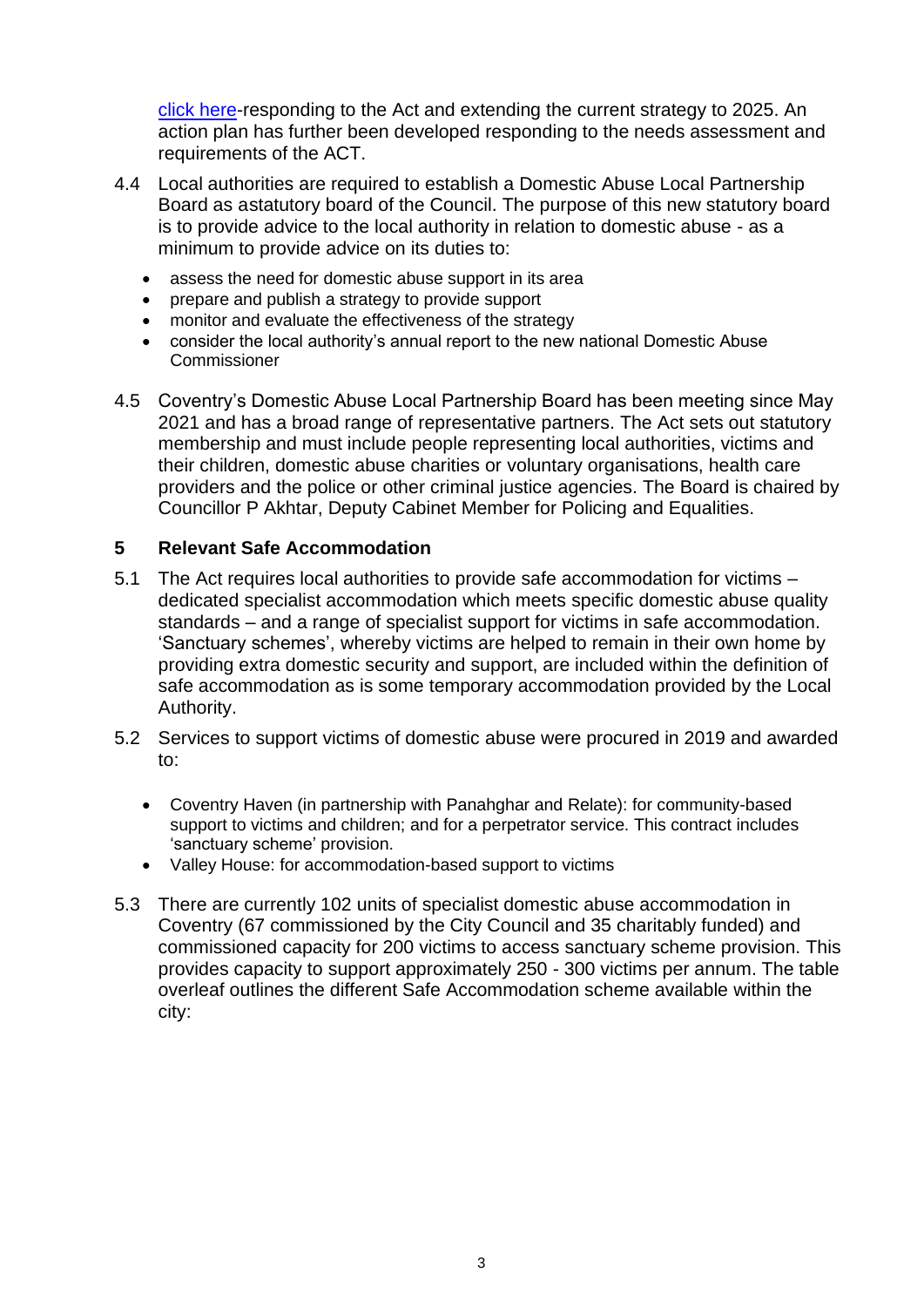| <b>Type of Safe</b>          | <b>Capacity</b> | <b>Description</b>                                                                        |
|------------------------------|-----------------|-------------------------------------------------------------------------------------------|
| <b>Accommodation</b>         |                 |                                                                                           |
| Specialist accommodation     | 54 units        | Mainstream CCC contracted provision                                                       |
| Specialist accommodation     | 13 units        | Provision extended to 30/09/22 using<br>the DA grant                                      |
| 'Sanctuary scheme' provision | 200 victims     | Mainstream CCC contracted provision<br>from Coventry Haven                                |
| Specialist accommodation     | 35 units        | Non-commissioned specialist<br>accommodation provided by 2<br>different VSC organisations |

# **6 Safe Accommodation Provision and support for victims**

- 6.1 Safe accommodation is an important protective measure for victims of domestic abuse, including their children. The accepted minimum standard of specialist domestic abuse accommodation provision requires European countries to have a minimum of one family space of specialist accommodation per 10,000 head of population. There are currently 102 units of accommodation in Coventry, equivalent to one space per 3,400 head of population so is higher than the recommended minimum standard. The number of units of accommodation commissioned by the City Council is considerably higher than most areas in the region.
- 6.2 While the Act does not specify how much safe accommodation should be provided, it does require the local authority to assess the level of need annually. The Act also requires all victims in safe accommodation to have access to:
	- advocacy support development of personal safety plans, liaison with other services(for example, GPs and social workers, welfare benefit providers);
	- domestic abuse prevention advice support to assist victims to recognise the signsof abusive relationships, to help them remain safe (including online) and to prevent revictimisation;
	- specialist support for victims with protected characteristics and/or complex needs, for example, interpreters, faith services, mental health advice and support, drug and alcohol advice and support, and immigration advice.
	- children's support including play therapy and child advocacy;
	- housing-related support providing housing-related advice and support, for example, securing a permanent home and advice on how to live safely and independently; and
	- counselling and therapy for both adults and children.
- 6.3 The Act amends immigration rules and allows victims to apply to be given leave to remain for at least 6 months, during which time permanent status can be determined. Anyone granted leave to remain by virtue of the provision in the Domestic Abuse Act will have recourse to public funds and access to specialist accommodation and support services.
- 6.4 Guidance provided by Department for Levelling Up Housing and Communities advocates the provision of the Whole Housing Approach (WHA), which aims to improve the housing options and outcomes for people experiencingdomestic abuse so that they can achieve stable housing, live safely and overcome the abuse and its harmful impacts. The WHA advocates increasing tenancy sustainment options so that people experiencing domestic abuse can remain safely in their home when it is their choice to do so or do not lose their tenancy status if they relocate.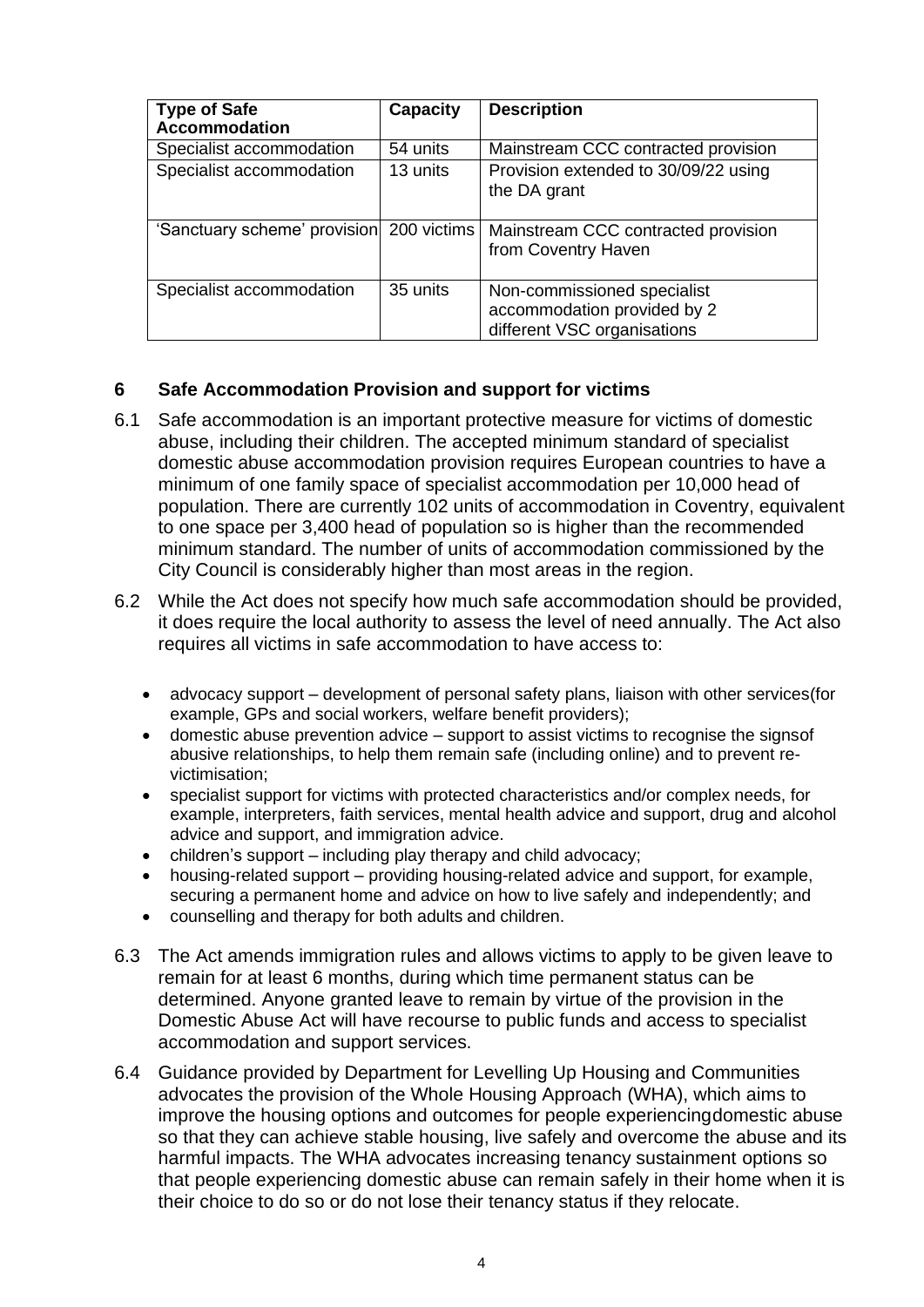6.5 The Government provided Coventry City Council with a grant of £849,930 in 2021/22 to "fulfil the functions of the new statutory duty on Tier 1 Local Authorities relating to the provision of support to victims of domestic abuse and their children residing within safe accommodation". Gaps in provision created by the new duties were initially addressed by investing a proportion of the new duties grant. Initial investment included:

| Increasing capacity of safe<br>accommodation                                    | Continuing the funding of 13 units of<br>accommodation previous funded by a<br>DLUHC grant to 30 September 2022. This<br>will maintain thenumber of commissioned<br>units at 67 until 2022/23<br>Enhancement of the existing sanctuary<br>schemesupport by one FTE worker                                                                      |
|---------------------------------------------------------------------------------|------------------------------------------------------------------------------------------------------------------------------------------------------------------------------------------------------------------------------------------------------------------------------------------------------------------------------------------------|
| Support move-on from specialist<br>accommodation                                | Introducing 'flexible funding', a designated<br>fundingpot that domestic abuse support<br>workers can access quickly and easily to<br>enable victim/survivors to achieve safe and<br>stable housing. This is in line with the WHA                                                                                                              |
| Improve specialist support for<br>victims and children in safe<br>accommodation | Providing additional counselling and<br>therapy for children and adults affected by<br>domestic abuse by commissioning CYP<br>and Family Support workers and<br>Space2Thrive with C&W Mind<br>Increased access for children to the<br>WISH project<br>Providing additional specialist support for<br>victims with insecure immigration status. |

- 6.6 To account for the time to complete the needs assessment and to cushion any impact of lower resources being received beyond 2021/22 (dependent upon the new burden assessment), spend from the grant was committed for the period up to end of September 2022. Funding for 2022/23 has now been confirmed with a grant of £852, 283 being provided.
- 6.7 Following the completion of the needs' assessment, strategy and the recent confirmation of future funding from the Government's Comprehensive Spending Review, a longer-term investment plan will be developed to ensure the duties of the Act are met. Full evaluation of services to measure delivery of quality outcomes will be part of the commissioning process.

# **7 Prioritisation of domestic abuse victims within homelessness applications**

- 7.1 The Act amends existing homelessness legislation (the Housing Act 1996) by extending priority need to all eligible victims who are homeless as a result of being a victim of domestic abuse. This change removes the requirement for victims of domestic abuse to demonstrate vulnerability in order to attain priority need and clarifies the remit of people affected by this change with the new statutory definition of domestic abuse.
- 7.2 Previously single (and childless) victims who are made homeless as a result of domestic abuse and who did not have priority need for other reasons had an assessment of whether they were vulnerable due to domestic abuse. If a victim was not considered vulnerable, local authorities would have continued to try and relieve their homelessness, however, would not have had a duty to secure emergency